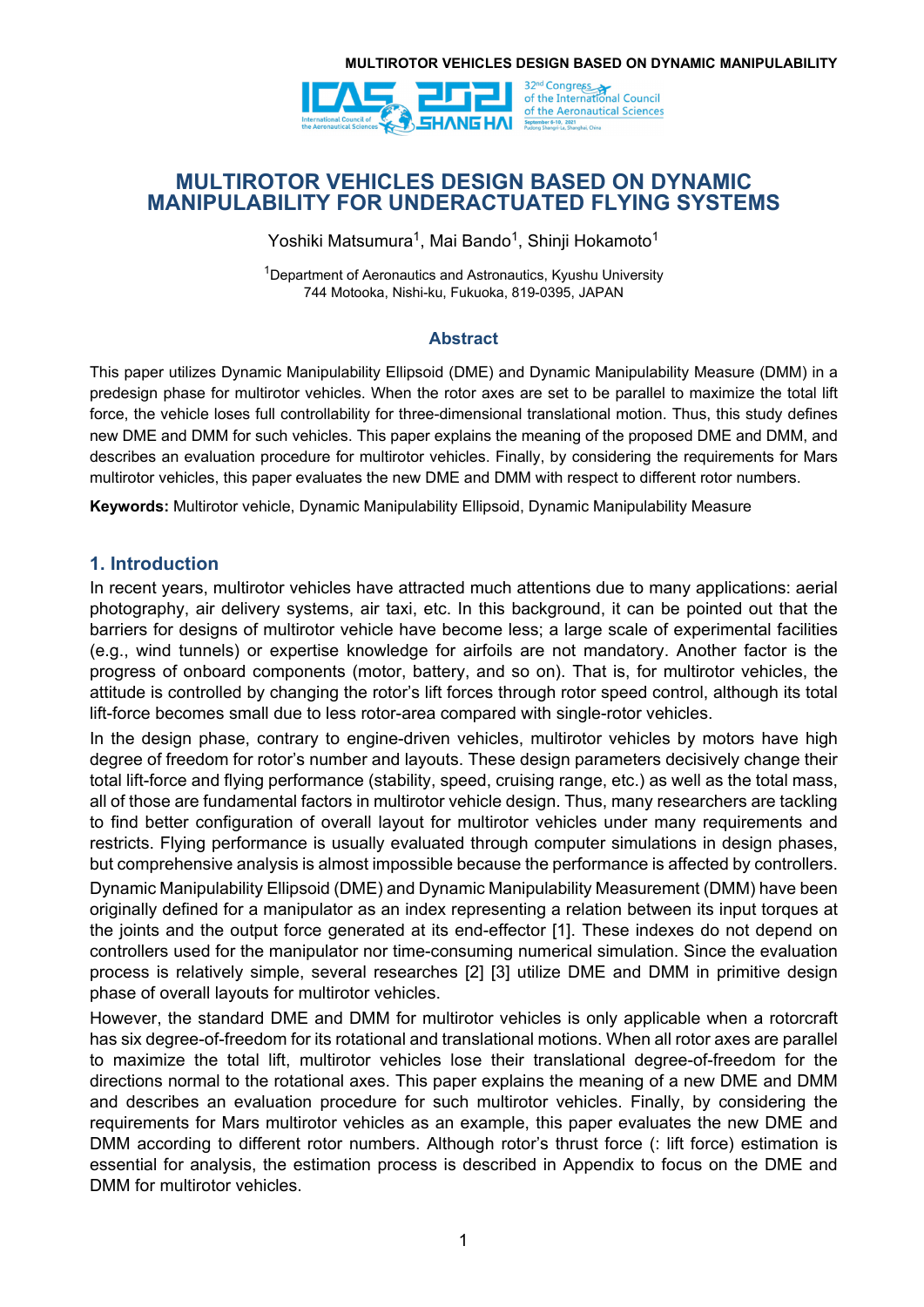### **2. Manipulability and Dynamic Manipulability**



Figure 1 – Manipulability Measure Ellipsoid.

The concept of Manipulability has been defined for a manipulator with *n* joints (i.e., *n* degree-offreedom) [1] . Expressing *i* -th joint angle  $q_i$ , the configuration of the manipulator is a function of the joint angles:  $\pmb{q}^T$  = $\left[q_1 ~~ q_2 ~~ \cdots ~~ q_n\right]$ . Then, for its joint velocity  $\pmb{q}$  , the end-effector's velocity  $\pmb{\nu}$  can be expressed by the Jacobian  $J(q)$  as follows.

$$
v = J(q)\dot{q} \tag{1}
$$

The end-effector velocity *v* forms an ellipsoid (which is call "Manipulability Measure Ellipsoid, MME") for a normalized angular velocity vector  $\|\dot{q}\| \leq 1$  (see Figure1). Manipulability Measure (MM) is an index representing the volume of the ellipsoid and expresses the easiness of movement for any commanded direction.

$$
w = \sqrt{\det\left(\boldsymbol{J}\left(\boldsymbol{q}\right)\boldsymbol{J}^{T}\left(\boldsymbol{q}\right)\right)}
$$
 (2)

Thus, MM is basically defined from a geometric relation between the joint velocities and the endeffector velocity.

Dynamic Manipulability Measure (DMM) is an extended version of MM for torques from velocities: i.e., the relation between the input torques at the joints and the output force at the end-effector.

### **3. Dynamics of a Multirotor Vehicle and its Dynamic Manipulability**

Describe an inertial frame as  $O - XYZ$ , and define an body fixed frame  $o_b - x_b y_b z_b$  at the center of mass (c.m.) of a multirotor vehicle;  $x<sub>b</sub>$  axis is from the c.m. to one of the rotors,  $z<sub>b</sub>$  axis to the upper direction, and  $y_b$  axis is defined to be a right-handed system. To avoid unbalanced forces induced by gyro effects, the number of rotors are supposed to be even  $(4,6,8,\cdots)$ , and all rotors are the same size and arranged symmetrically. They are placed with the same interval angle on the  $x_h - y_h$ plane, and the rotational directions are clockwise / counter-clockwise in turn. The attitude angles of the multirotor are denoted as  $\phi$ ,  $\theta$ ,  $\psi$  around the  $x_b$ ,  $y_b$ ,  $z_b$ , respectively. Figure 2 shows a top view of a rotor configuration for a hexa-rotor vehicle, as an example considered in this study.

The translational and rotational equations of motion for a multirotor vehicle is expressed w.r.t. the inertial frame as

$$
m\begin{bmatrix} \dot{V}_x \\ \dot{V}_y \\ \dot{V}_z \end{bmatrix} = \begin{bmatrix} 0 \\ 0 \\ -mg \end{bmatrix} + R(\phi, \theta, \psi) \begin{bmatrix} F_x \\ F_y \\ F_z \end{bmatrix}
$$
 (3)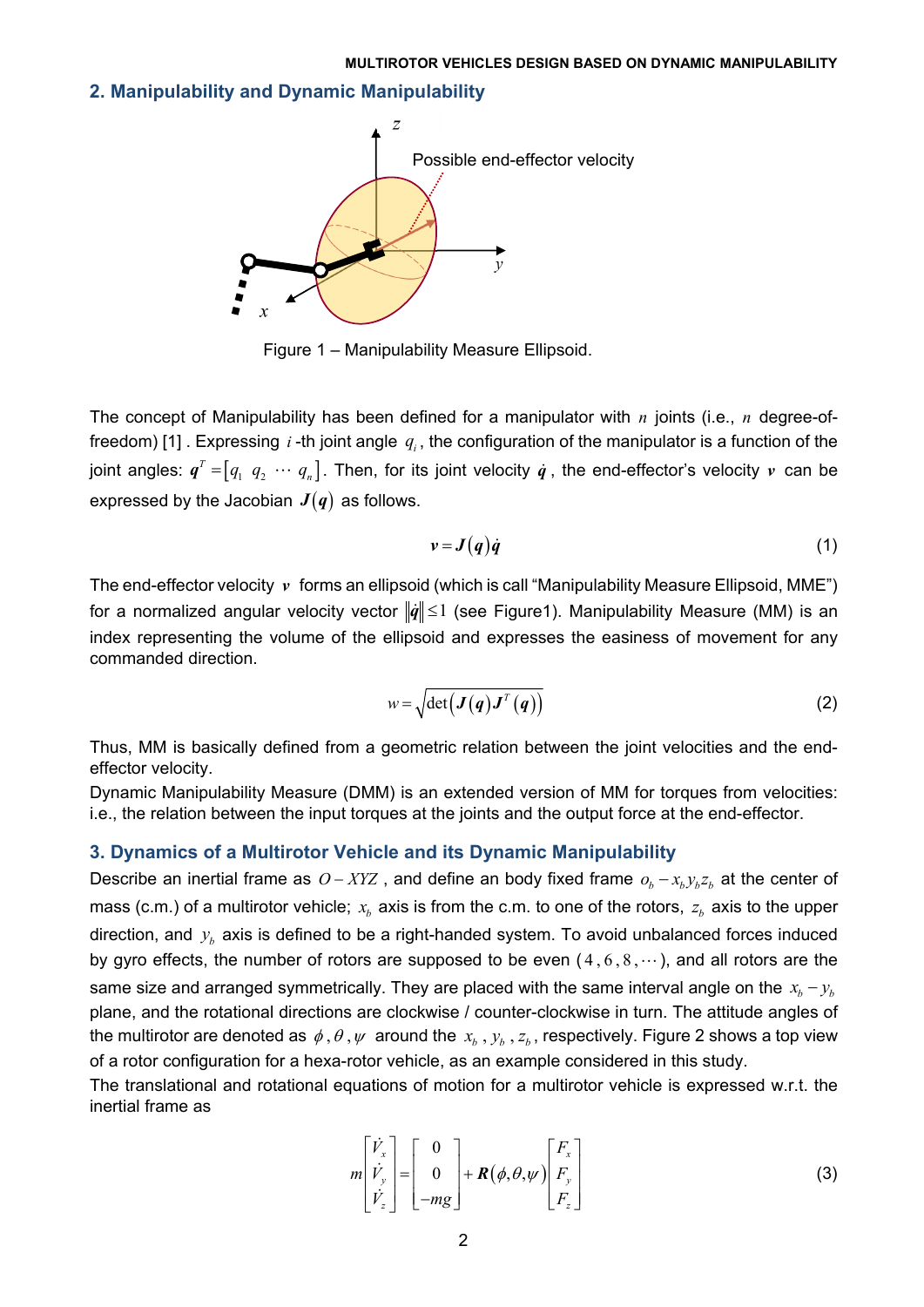

Figure 2 – Top view of a rotor configuration for a hexa-rotor vehicle.

$$
\boldsymbol{J} \begin{bmatrix} \dot{\boldsymbol{\omega}}_x \\ \dot{\boldsymbol{\omega}}_y \\ \dot{\boldsymbol{\omega}}_z \end{bmatrix} + \begin{bmatrix} \boldsymbol{\omega}_x \\ \boldsymbol{\omega}_y \\ \boldsymbol{\omega}_z \end{bmatrix} \times \boldsymbol{J} \begin{bmatrix} \boldsymbol{\omega}_x \\ \boldsymbol{\omega}_y \\ \boldsymbol{\omega}_z \end{bmatrix} = \begin{bmatrix} T_x \\ T_y \\ T_z \end{bmatrix}
$$
(4)

where *m* and *J* are the vehicle's mass and inertia tensor, *g* is the gravitational acceleration,  $\bm{R}(\phi,\theta,\psi)$  is the rotational matrix from the body frame to the inertial frame, and  $V_j$ ,  $\omega_j$ ,  $F_j$  and  $T_j$  $(j=x, y, z)$  are the translational velocity, angular velocity, control force and control torque generated by the rotors w.r.t. the body frame.

It is known that a multirotor vehicle can have 6 degrees-of-freedom for its translational and rotational motions when its six-rotors are placed with some tilted angles from its *z* axis. For simplicity, although a tilted angle is generally defined by two parameters, this paper supposes each rotor is tilted to outward direction with an angle  $\alpha$ . Then, the total force generated by all rotors is expressed w.r.t. the body-fixed frame as

$$
\begin{bmatrix} F_x \\ F_y \\ F_z \end{bmatrix} = \sum_{i=1}^n \begin{bmatrix} f_i \sin \alpha_i \cos \beta_i \\ f_i \sin \alpha_i \sin \beta_i \\ f_i \cos \alpha_i \end{bmatrix}
$$
 (5)

where *n* indicates the number of rotors and  $\beta$  is the azimuth angle from the *x* axis on the  $x - y$ plane. Similarly, the total torque around its c.m. generated by the rotors is expressed as follows.

$$
\begin{bmatrix} T_x \\ T_y \\ T_z \end{bmatrix} = \sum_{i=1}^n \begin{bmatrix} f_i d \cos \alpha_i \sin \beta_i \\ -f_i d \cos \alpha_i \cos \beta_i \\ 0 \end{bmatrix} + \sum_{i=1}^n \begin{bmatrix} Q_i \sin \alpha_i \cos \beta_i \\ Q_i \sin \alpha_i \sin \beta_i \\ Q_i \cos \alpha_i \end{bmatrix}
$$
 (6)

In these equations,  $f_i$  and  $Q_i$  are the thrust force and reaction torque for the  $i$ -th rotor. They can be evaluated from aerodynamic analysis for each rotor (Appendix A explains the evaluations of these force and torque based on the blade element momentum theory). Note that usually the yaw angle  $\psi$  of multirotor vehicles are controlled through the reaction torques of rotors. This is shown in the second term in the right hand side of Eq. (6).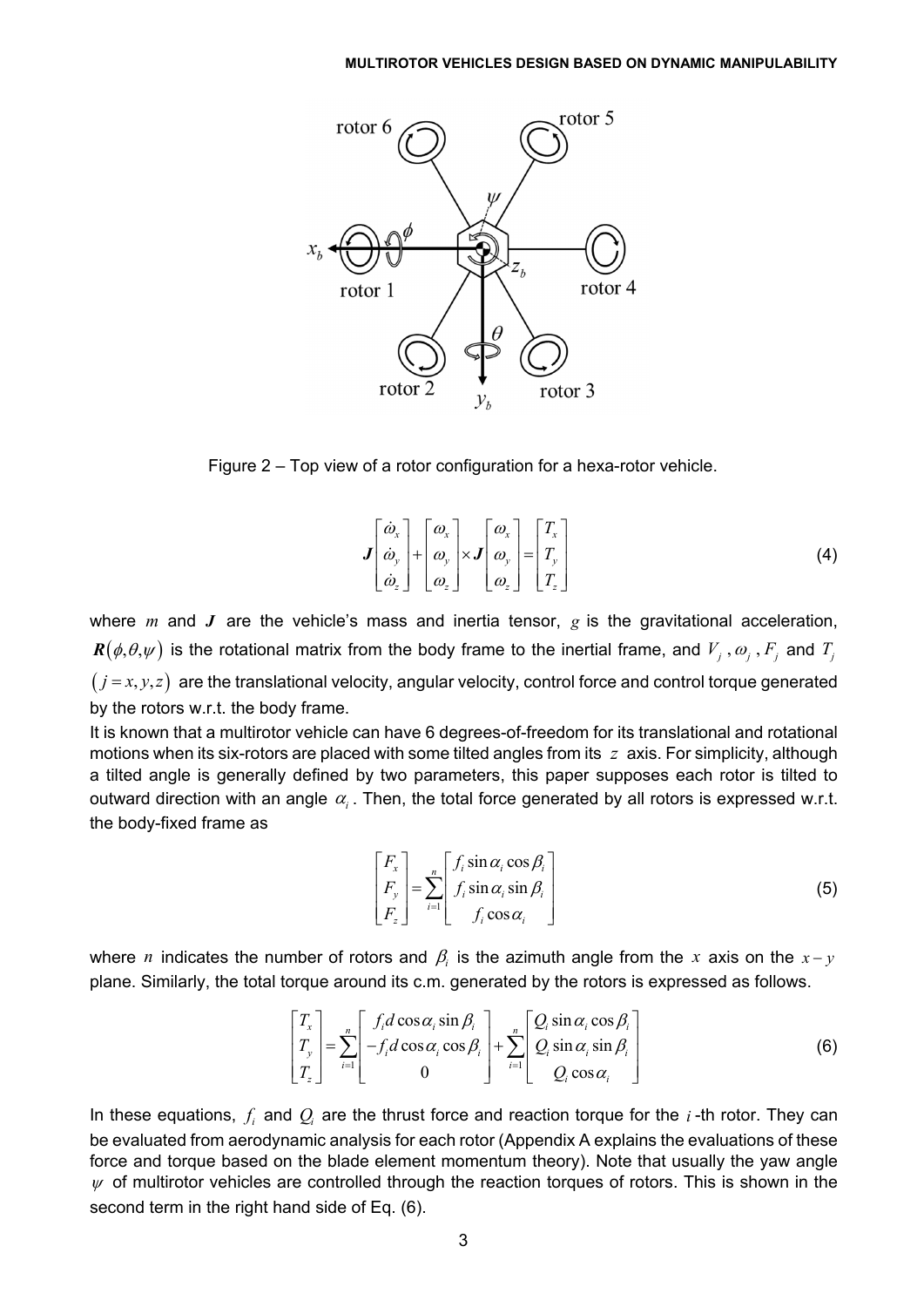Furthermore,  $f_i$  and  $Q_i$  are both functions of the rotor's speed, and  $Q_i$  can be expressed with the rotor force  $f_i$  as

$$
Q_i = k_i f_i \quad (i = 1, 2, \cdots, n)
$$
\n
$$
(7)
$$

Here  $k_i$  is called a reaction torque constant and it is known to be evaluated with the variables in Appendix as follows

$$
k_i = r \frac{C_p}{C_T} \tag{8}
$$

where *r* is the rotor's radius.

Consequently, from Eqs. (3)-(8), the translational and rotational acceleration of a multirotor vehicle can be expressed with the thrust forces as in the following form.

$$
\begin{bmatrix} \dot{V}_x \\ \dot{V}_y \\ \dot{\omega}_x \\ \dot{\omega}_y \\ \dot{\omega}_z \end{bmatrix} = \begin{bmatrix} A \\ B \end{bmatrix} \begin{bmatrix} f_1 \\ f_2 \\ \vdots \\ f_n \end{bmatrix}
$$
 (9)

where *A* and *B* are  $3 \times n$  matrices, and when their ranks are both three the multirotor vehicle has 6 degree-of-freedom. Then, the DMM for its translational and rotational motions can be defined separately as follows.

$$
DMM for translation \quad DMM = \sqrt{|AA^T|} \tag{10}
$$

$$
DMM for rotation \text{ } DMM = \sqrt{|BB^T|}
$$
 (11)

Note that although a multirotor vehicle is usually full rank for rotational motion, the rank for translational motion is not full when all rotor-axes are parallel. This is obvious from Eq. (5); when all  $\alpha_i$  is set to zero for maximizing the total lift force,  $F_x$  and  $F_y$  are identically zero; this indicates the rank deficit of *B* .

### **4. Dynamic Manipulability Defined w.r.t. Inertial Frame**

As pointed out in Sec. 1, the total lift force of multirotor vehicles is smaller compared to a single-rotor vehicle due to smaller rotor areas. Thus, in typical rotor layouts for multirotor vehicles, their rotational axes are set to be parallel to maximize the total lift force. However, as explained in the previous section, such rotor-axis configuration deprives the ability to translationally move in the directions normal to the rotational axis. However, note this depletion of translational motion is defined w.r.t. their body-fixed frames. As widely known, multirotor vehicles can arrive at any position in threedimensional space by combining their rotational and translational motions.

Thus, this study proposes DME and DMM of such rank deficit multirotor vehicles in hovering state w.r.t. an inertial frame instead of the body frame. For the motion of multirotor vehicles in an inertial frame, the gravity force must be considered for its hovering state. In addition, unexpected force coming from any direction is treated as disturbance, and 'Manipulability' is expected to be defined as a measure against the disturbance.

Two types of new DME and DMM are defined according to whether they include the dynamics during the attitude change or not. In the following subsections, they are explained.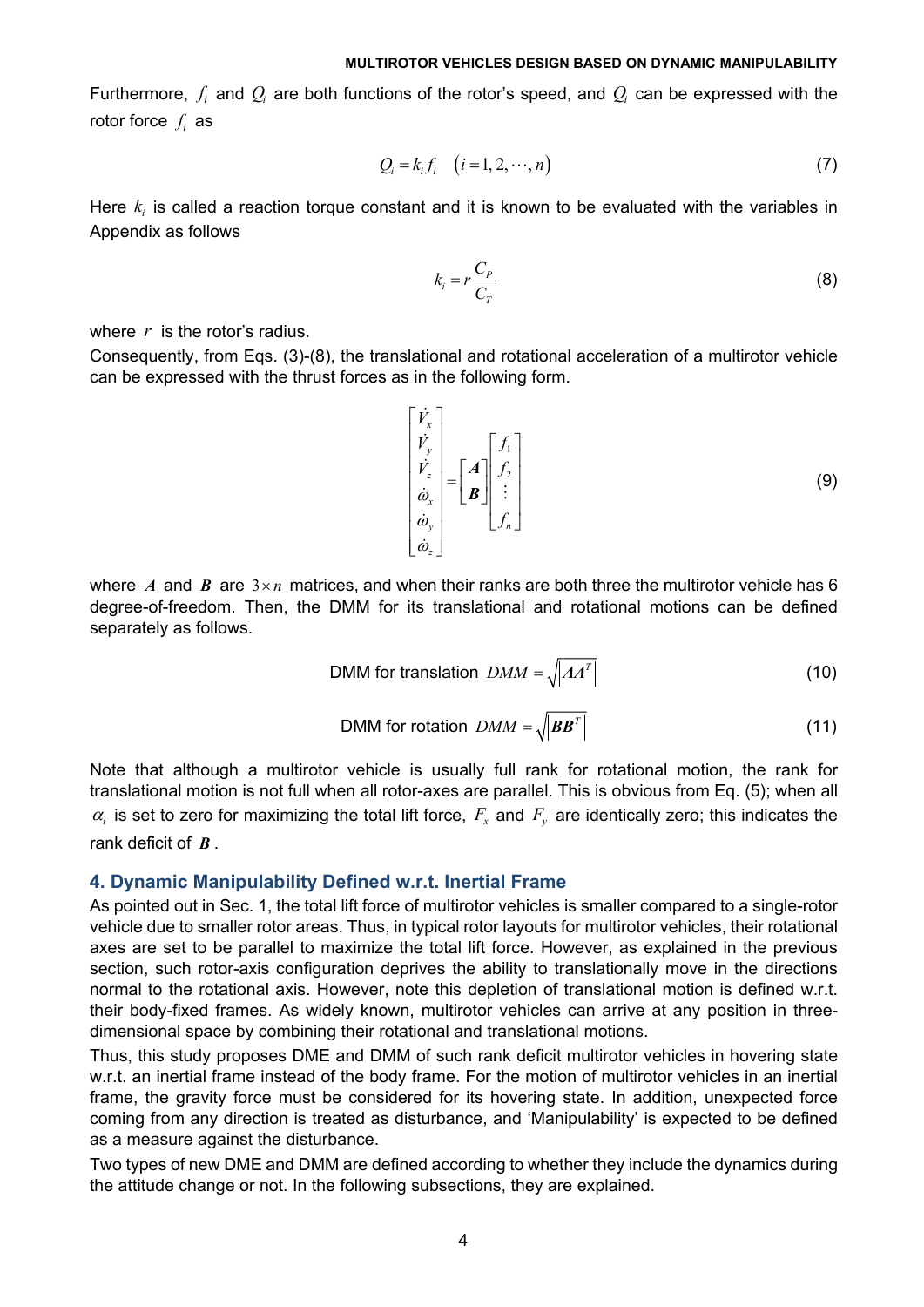## 4.1 DMM after Attitude Change w.r.t. Inertial Frame

Consider a disturbance force from a direction, and specify the attitude of the multirotor vehicle balancing three forces (the gravity force, the disturbance force, and the total thrust force) for hovering.



(a) Forces acting a multirotor vehicle. (b) Geometric relation between acting forces.



Figure 3 (a) shows the forces acting a vehicle on a plane defined by a disturbance force and its c.m.;  $F<sub>z</sub>$  is the maximum total lift force generated by all rotors, and the angles  $\theta<sub>t</sub>$  and  $\gamma$  indicate the attitude angle and the direction of the disturbance force, respectively. Since the three forces should be balanced each other, their geometric relation can be depicted as Figure 3 (b). From this relation, the following relations must be satisfied, where  $F<sub>D</sub>$  indicates the amplitude of the disturbance force

$$
F_z \sin(\gamma - \theta_t) = mg \cos\left(\frac{\pi}{2} - \gamma\right)
$$
 (12)

$$
F_D = F_z \cos(\gamma - \theta_t) - mg \sin\left(\frac{\pi}{2} - \gamma\right)
$$
\n(13)

When the direction of disturbance force  $\gamma$  is specified, the attitude angle  $\theta$ , of the vehicle can be obtained from Eq. (12). Then, Eq. (13) indicates the magnitude of disturbance force. Therefore, through changing the direction of disturbance, DME is depicted and it indicates the profile of the maximum disturbance force for the vehicle to keep the position.

## 4.2 DMM Including Minimum-time Attitude Change from Hovering

Figure 3 (a) can be interpret the geometry during the attitude change while generating the resultant force along the disturbance direction;  $F_L$  and  $F_R$  mean the equivalent forces generated by all rotors for clockwise and counter-clockwise directional rotations. Contrary to Sec. 4.1, the attitude angle  $\theta_t$ changes according to time. Since each rotor has a limit for the thrust force,  $F<sub>L</sub>$  and  $F<sub>R</sub>$  have also the maximum values. Thus, to minimize the attitude change time, one of them should be maximal as 'bang-bang control'. Then, the other one is obtained to balance with the gravity and disturbance forces according to the attitude angle. Thus,  $F<sub>z</sub>$  is not the maximum total lift force and varied according to the attitude change. Note, this balance is achieved for any attitude except  $\theta_t = 0$ . Thus, through changing the direction of disturbance, DME is obtained and the profile indicates the maximum speed that the vehicle can generate from the hovering state at a specified instance.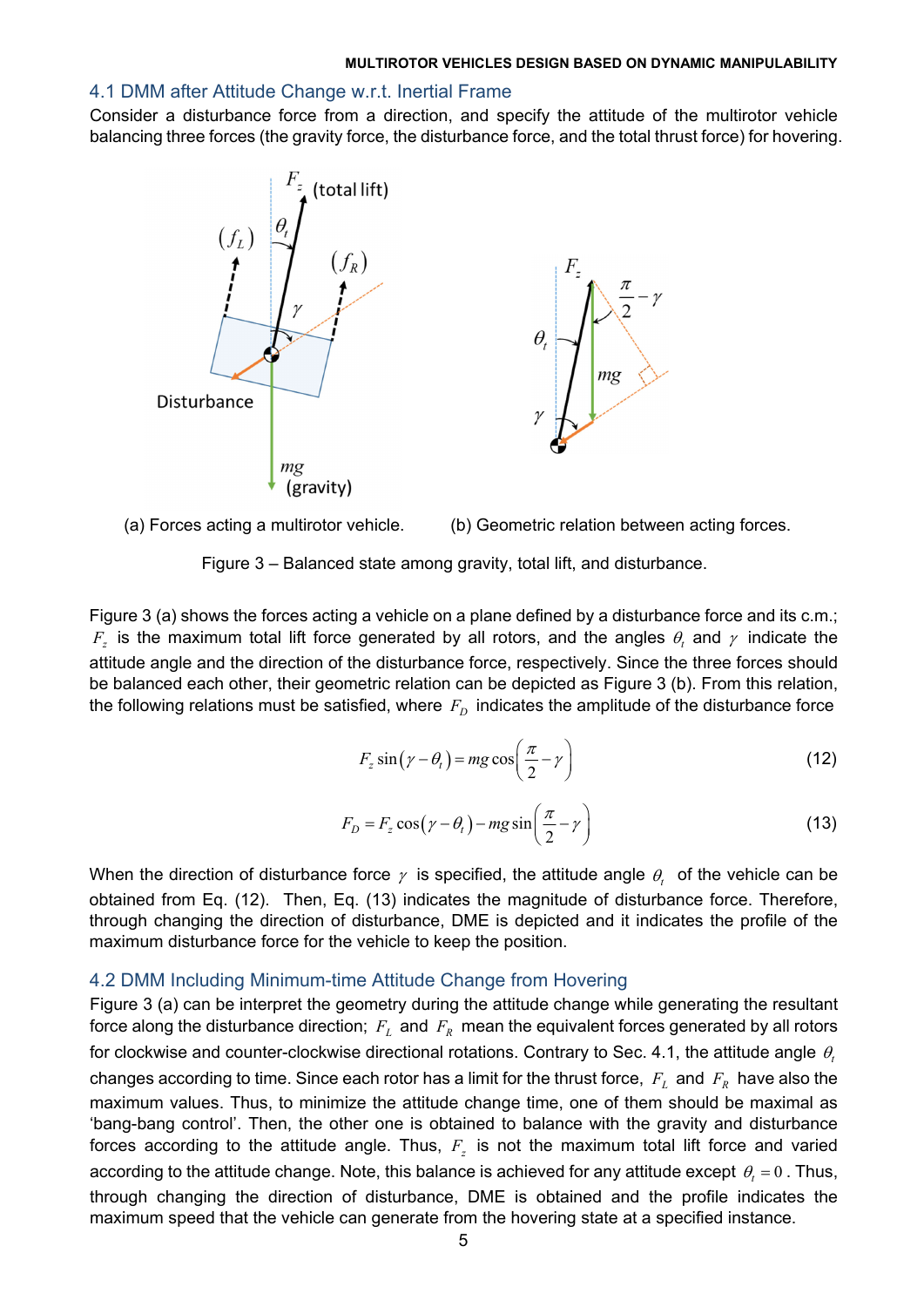In a bang-bang type controller, the maximum inputs and their switching timing are essential. As an example, let us explain for the clockwise directional minimum-time rotation as shown in Figure 3. The maximum rotational acceleration is generated by the maximum value of  $f_L$  (:  $f_{L\text{max}}$ ). Under this maximum acceleration phase,  $f_R$  is specified so that the resultant force due to the total lift and gravity forces is along the disturbance force direction as explained in above. On the other hand, after the switching timing the rotational motion must be maximal deceleration phase, and the angular acceleration should be zero at the final attitude. Thus, in this deceleration phase,  $f_R$  has the maximum value (:  $f_{R_{\text{max}}}$ ) and the magnitude of  $f_L$  changes according to the attitude angle to align the resultant force along the disturbance force direction.

The switching timing cannot be specified analytically but calculated numerically from two simulations as shown in Figure 4. One simulation starts from the hovering state,  $\theta_t = \dot{\theta}_t = 0$ , under the maximum rotational acceleration. Another simulation starts from the final attitude in the time-reversal direction; the final attitude can be calculated from Eq. (12), and its angular velocity is zero. As a timing that the two simulations have the same angular velocity at an attitude angle, the switching timing can be specified.



Figure 4 – Schematic diagram to specify the switching timing.

# **5. Numerical Application of New Dynamic Manipulability**

As an example of applying the proposed DMM, this paper deals with a preliminary design of multirotor vehicle layout for flying systems in Mars atmosphere [4]. Especially, the change of DMM according to rotor numbers is analyzed. (As a flying system in Mars atmosphere, NASA's 'Ingenuity' has achieved the first flight on April 19, 2021. Although the system has a double-reversal rotating propellers, standard multirotor configurations are promising candidates for future flying systems.)

For multirotor vehicles to fly in Mars atmosphere, the following difficulties and restrictions must be considered in the predesign phase.

- 1. Mars atmosphere is quite thin, roughly  $1/100$  of the Earth atmosphere.
- 2. The total size of vehicles is restricted by the size of a rocket fairing.
- 3. Severe gust wind (30 m/s 60m/s over) occurs frequently in Mars [5].

The first one means that the lift-forces of rotors become  $1/100$  of that in Earth. Moreover, since the sound speed becomes lower, the shock wave at its rotor end-tip is generated at a lower rotating speed. Besides, the rotor size must be small due to the second restriction. Thus, from these reasons, a parallel rotor-axis setting is reasonable to maximize the total lift force. (Another possibility is to adopt a deployable mechanism for rotors or wings, but it induces weaker mechanical structure and/or additional weight increase.) The third difficulty requires the fling vehicles to be tolerate for unexpected gust wind and to avoid the gust as quickly as possible. Thus, the new DMM is a useful measure for preliminary searching for adequate layouts.

# 5.1 Evaluation of Rotor Size and Weights for Mars Multirotor Vehicles

From the second restriction described in above, this analysis supposes that the total size in the top view for Mars multirotor vehicles is limited as 3 m. Furthermore, to avoid complicated effects due to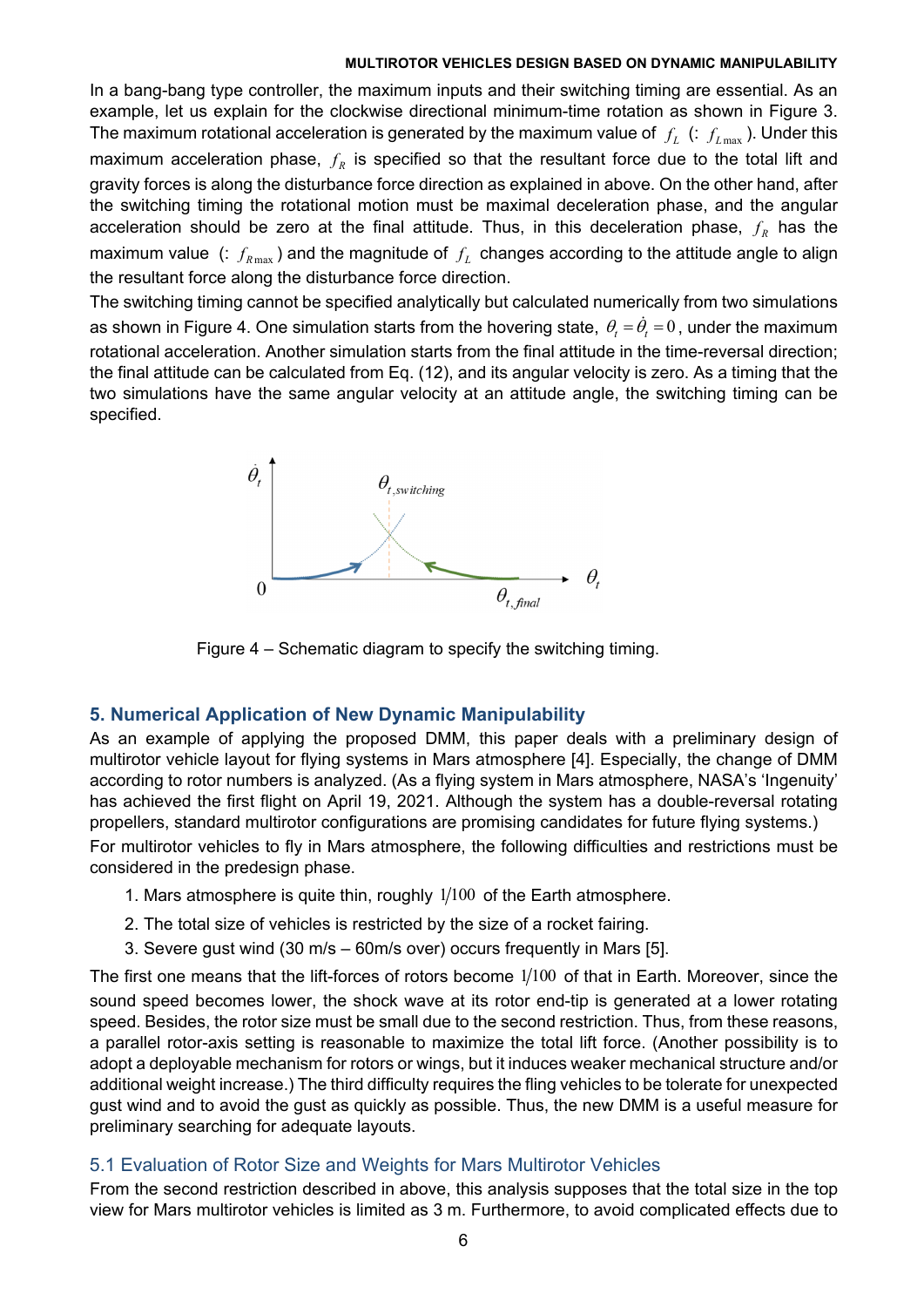rotor's air wakes, all rotors are assumed to be placed on a plane, and they have the same rotor size. Thus, the rotors are required to have the largest size within the size restriction to generate larger lift force. Then, the rotor size *r* is specified according to the rotor number *n* as follows.

$$
R_{\max} = 2r \left\{ 1 + \frac{1}{\sin(\pi/n)} \right\} \tag{14}
$$

where  $R_{\text{max}}$  indicates the limitation of the total size, thus it is 3 m in this analysis. Figure 5 shows the rotor configuration for a quad-rotor vehicle.



Figure 5 – Rotor size and configuration for a quad-rotor vehicle.

It should be noted that the total mass of multirotor vehicles changes according to the rotor number, because not only the rotor-size but the number of components (motor, rotor, battery, etc.) or their required strength to support rotor systems are changed. However, since these evaluations are complicated, this analysis uses the results reported by [6], as shown in Table 1 and Table 2.

| Table 1 – Mass estimation for a rotor |  |  |  |  |  |
|---------------------------------------|--|--|--|--|--|
|---------------------------------------|--|--|--|--|--|

Table 2 – Total mass estimation for vehicles

| component   | mass [kg] | rotor number | total mass [kg] |
|-------------|-----------|--------------|-----------------|
| frame       | 0.25      |              | 3.36            |
| propeller   | 0.01      |              | 3.71            |
| motor       | 0.1       | 4            | 4.44            |
| battery     | 2.0       | 6            | 5.16            |
| electronics | 0.3       | 8            | 5.88            |
| sensor      | 0.7       | 10           | 6.60            |
| Total       | 3.36      |              |                 |

## 5.2 Evaluation Results for Mars Multirotor Vehicles

This subsection explains how to evaluate the DME and DMM proposed in Sec. 4.2 considering the conditions described in the previous subsection and Mars gravitational acceleration,  $g = 3.72$  m/s<sup>2</sup>. The DMM in Sec. 4.1 can be obtained from only the geometric relations of the acting forces, this paper focus on the second DMM in Sec. 4.2. In this evaluation, the time required for attitude change is different according to  $\gamma$ . Thus, to unify the time (:  $t_{ref}$ ) to evaluate the velocity, this section takes the time required for the attitude change of  $\gamma = 90^{\circ}$  and calculates the DME and DMM with the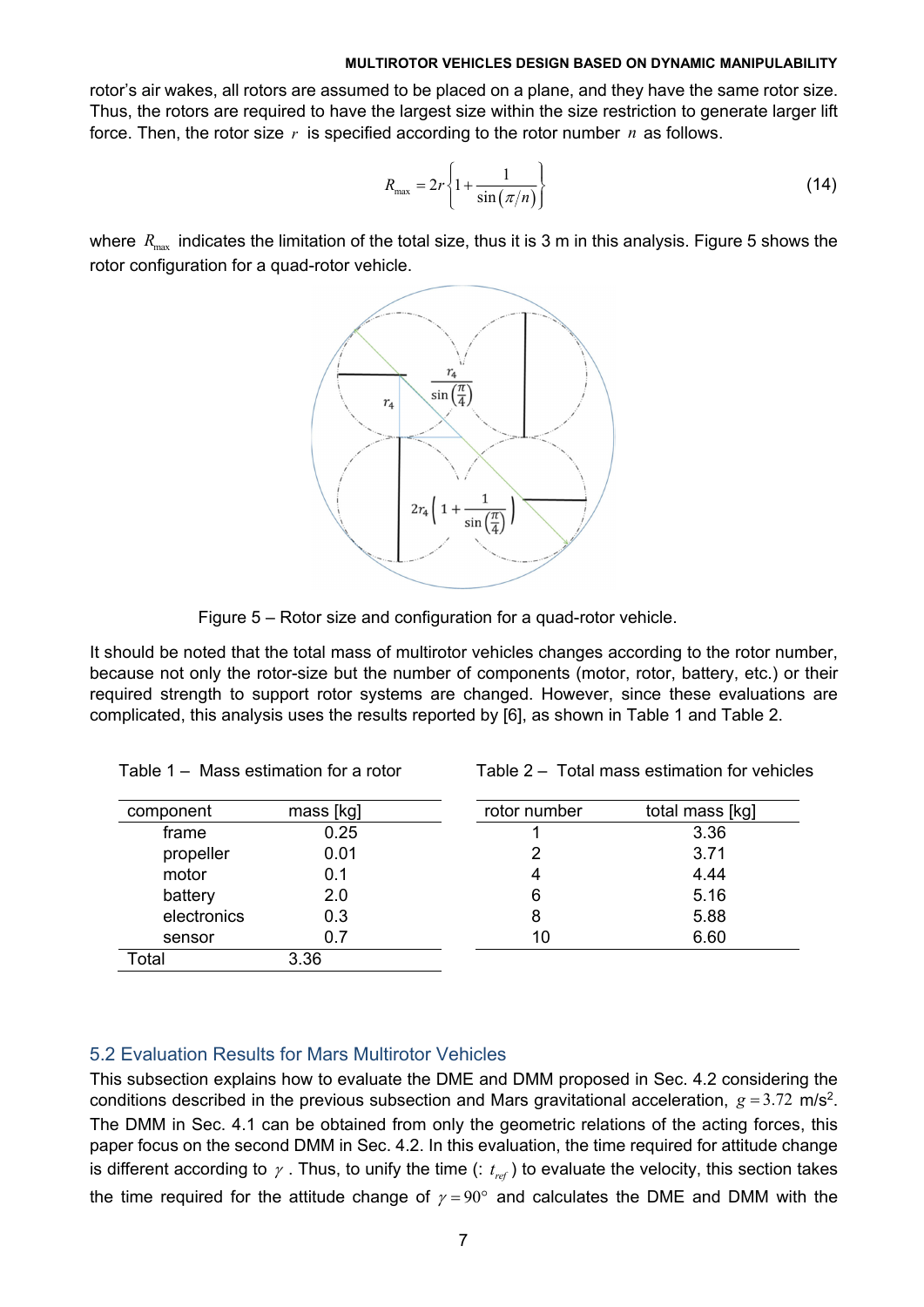

Figure 6 – Evaluation results of DME for multirotor vehicles.



Figure 7 – DMM for translational and rotational motion according to rotor numbers.

velocity at  $t_{ref}$ . This means that the vehicle accelerates with the maximum total thrust along the direction of disturbance after the attitude change until  $t = t_{ref}$ .

Figure 6 shows the obtained DME: (a) and (b) are the bird-eye and top views for  $n = 4, 6, 8, 10$ . The results indicate that the velocities obtained for  $n = 4$  are larger than others, but they have larger directional dependency for the azimuth and elevation angles. It should be noticed that even for different  $t_{ref}$ , the shape of DME are similar and the tendencies between different rotor numbers are

almost same. Thus, this implies that  $t_{ref}$  is not a critical value.

Figure 7 (a) and (b) show the DMM calculated by Eqs. (10) and (11) for the translational and rotational motions. The decision of the number of rotors for Mars multirotor vehicles should be decided from various aspects, but Figure 7 suggests that a relatively small number of rotors (e.g.  $n = 4$  or 6) is a reasonable selection against 'dust devil' in Mars.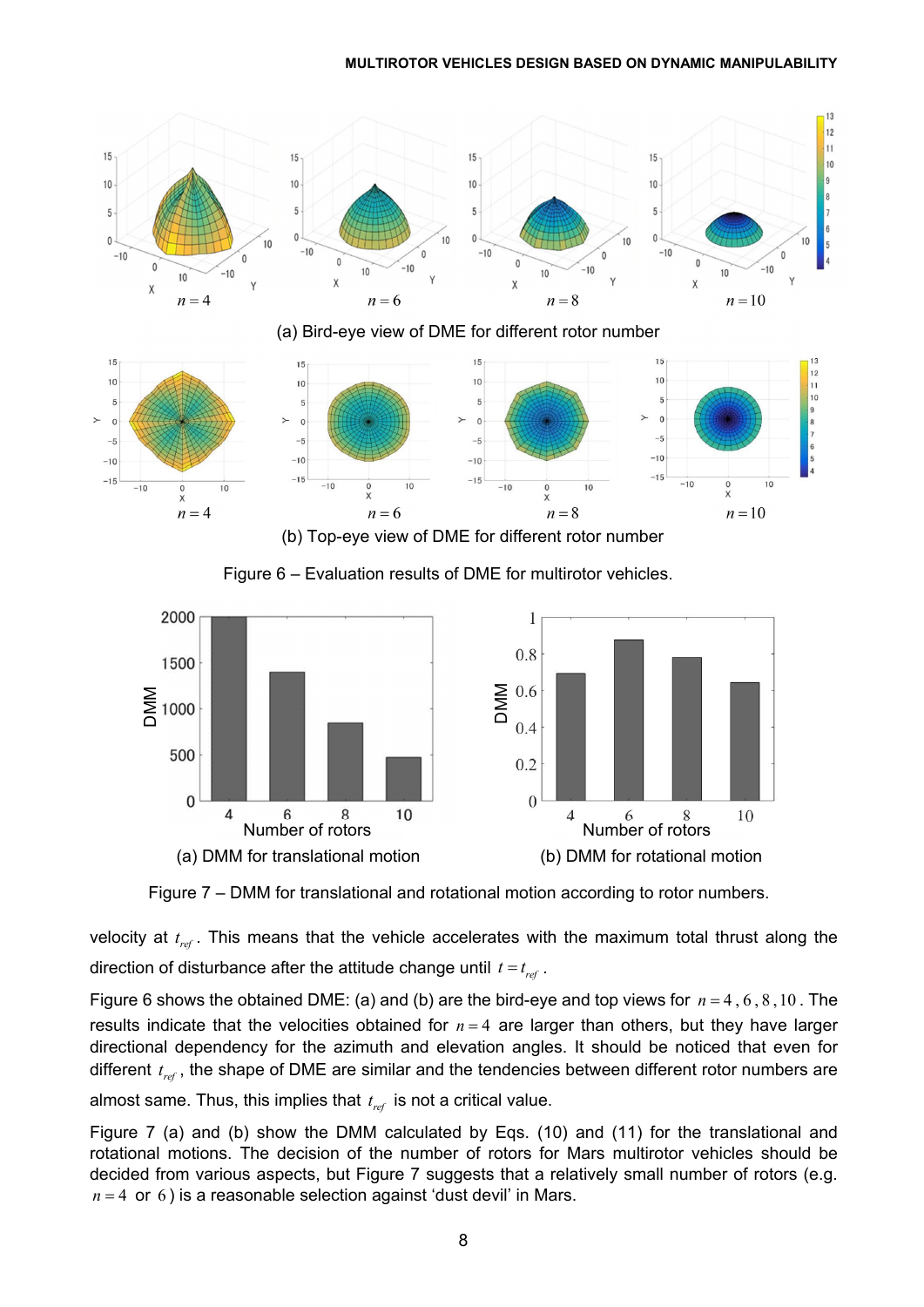## **6. Concluding Remarks**

Dynamic Manipulability Ellipsoid (DME) and Dynamic Manipulability Measurement (DMM) are useful measure in the predesign phase for multirotor layouts. However, when the rotor axes are set to be parallel to maximize the total lift force, the standard DME and DMM cannot be calculated. Thus, this paper proposed the new DME and DMM, which is applicable for such multirotor vehicles. In this paper, the meaning of two types of DMEs and DMMs have explained, and the evaluation process have been described. Finally, by using Mars multirotor vehicles as an example, this paper has shown and compared the new DME and DMM for such vehicles with different rotor numbers.

### **References**

- [1] T. Yoshikawa, Dynamic Manipulability of Robotic Mechanisms, Journal of Robotics Systems, Vol. 2, No. 1, pp.113-124 (1985)
- [2] T. Shimizu, S. Suzuki, T. Kawamura, H. Ueno and H. Murakami, Proposal of 6DOF Multi-copter and Verification of its Controllability, Proceedings of the SICE Annual Conference 2015, 810-815, 2015.
- [3] H. Mehmood, T. Nakamura and E.N. Johnson, A Maneuverability Analysis of a Novel Hexarotor UAV Concept, Proceeding of the 2016 International Conference on Unmanned Aircraft Systems, 437-446, 2016.
- [4] P. Zhao, Q. Quan, S. Chen, D. Tang, Z. Deng, Experimental investigation on hover performance of a single-rotor system for Mars helicopter, Aerospace Science and Technology, Vol. 86, 582-591, 2019
- [5] T. Peter and P.J. Gierasch, Dust devils on Mars, Science 175-177, 1985
- [6] Pergola, Pierpaolo, and Vittorio Cipolla. Mission architecture for Mars exploration based on small satellites and planetary drones. International Journal of Intelligent Unmanned Systems, Vol.4, No.3, 142-162, 2016
- [7] T. Ryoji, Aerodynamic characteristics of NACA4402 in low Reynolds number flows, Journal of The Japan Society for Aeronautical and Space Sciences, 54, 367-373, 2006.
- [8] Y. Tingting, Analysis of Aerodynamic Characteristics and Experimental Study on Trapezoidal Blade of Mars UAV, Harbin Institute of Technology, 2018.

### **Appendix A:** *Blade Element Momentum Theory for Rotors*

Blade element theory was advocated at the end of the 19th century by W. Froude, D. W. Taylor, and S. Drzewieck. In 1926, A. Betz provided an approximate correction for the theory to account for the sudden rotation imparted to a flow by an actuator disk. Then, the blade element momentum theory has been formed by combining the blade element theory and the momentum theory.

Figure A-1 shows a schematic diagram for the rotor momentum theory. Section 0-0 is a far above air flow section, and the velocity is assumed to be  $V_0$ . Sections 1-1 and 2-2 indicate a rotor plane and a far below air flow sections, respectively. Due to the rotor, the air velocities increase from  $V_0$  to  $V_1$  ( $=V_0 + v_1$ ) and  $V_2$  ( $=V_0 + v_2$ ) respectively, where  $v_1$  and  $v_2$  are the induced velocities. Then, the thrust force *T* is expressed as

$$
T = \rho A V_1 \cdot v_2 \tag{A-1}
$$

where  $\rho$  is the air-density and *A* indicates the rotor area. The required power *P* of the rotor is supposed to be equal to the change of momentum energies between the sections 0-0 and 2-2; thus, it is expressed as follows.

$$
P = \frac{1}{2} \rho A (V_2^2 - V_1^2)
$$
 (A-2)

Since the power P is equal to the momentum change per unit time, the induced velocity  $v<sub>2</sub>$  is the twice of  $v_1$ . Thus, the power can be expressed as

$$
P = \rho A (V_0 + v_1)^2 \cdot 2v_1 \tag{A-3}
$$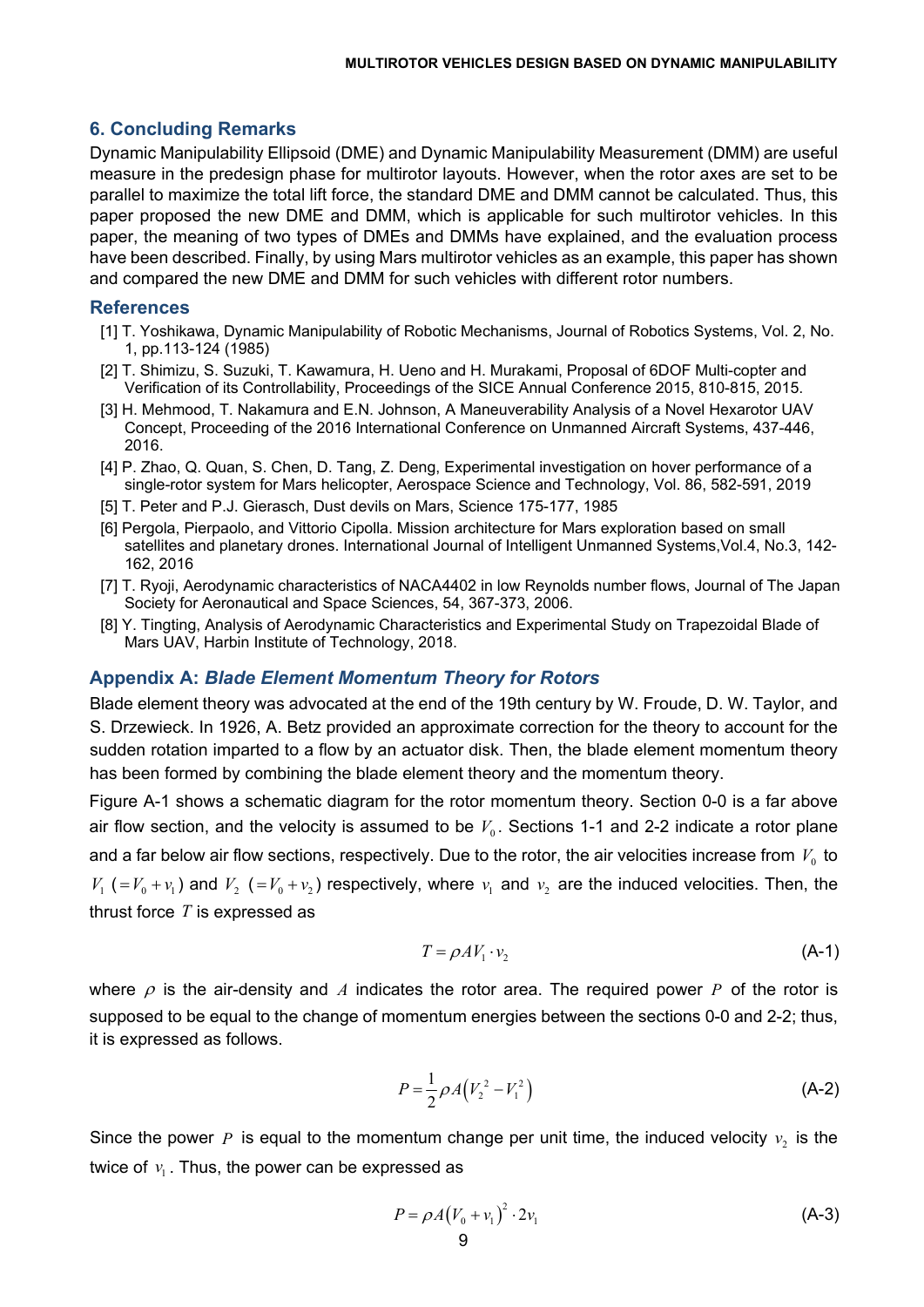



Figure A-2 – The blade element theory model.

On the other hand, from the blade element theory (see Figure A-2), these thrust and power are described as

$$
T = C_T \rho A \omega^2 R^2 \tag{A-4}
$$

$$
P = C_p \rho A \omega^3 R^3 \tag{A-5}
$$

Here,  $C_T$  and  $C_P$  are the thrust coefficient and the power coefficient respectively, and to generalize the expressions they are frequently expressed in dimensionless forms by using the wing-tip velocity  $\omega R$  ( $\bar{V}_0 = V_0 / \omega R$ ,  $\bar{v}_1 = v_1 / \omega R$ ) as follows [7]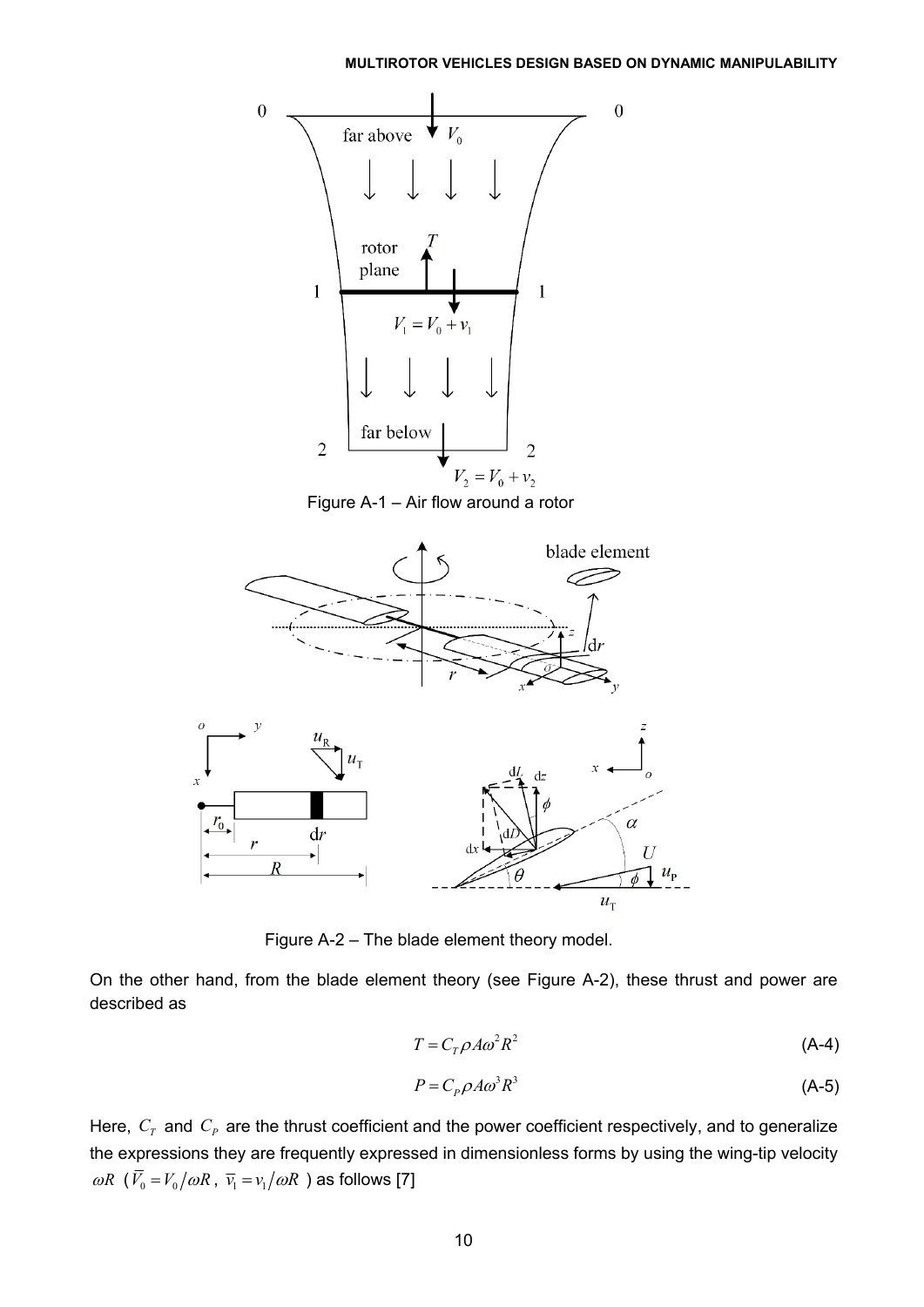$$
C_T = \frac{T}{\rho \pi R^2 (\omega R)^2} = 2(\overline{V}_0 + \overline{v}_1)\overline{v}_1
$$
 (A-6)

$$
C_P = \frac{P}{\rho \pi R^2 (\omega R)^3} = 2(\bar{V}_0 + \bar{v}_1)^2 \bar{v}_1
$$
 (A-7)

Moreover, from the distribution of the induced velocity along the blade, the paddle disk can be divided into innumerable concentric circular sections. From this procedure, the thrust coefficient is expressed in differential form as follows [8].

$$
dC_T = \frac{dT}{\rho \pi R^2 (\omega R)^2} = \frac{2\rho (V_0 + v_1) v_1 dA}{\rho \pi R^2 (\omega R)^2} = 4(\overline{V}_0 + \overline{v}_1) \overline{v}_1 \overline{r} d\overline{r}
$$
(A-8)

Similarly, when the blades is divided into *N* sections, the thrust and the power of the rotor are expressed in differential forms as

$$
dT = Ndz = N(dL\cos\phi - dD\sin\phi)
$$
 (A-9)

$$
dP = Ndx \cdot \omega r = N \left( dL \sin \phi + dD \cos \phi \right) \omega r \tag{A-10}
$$

For rotating blades, "solidity" is frequently defined, which indicates the ratio of a blade area to the paddle area as follows.

$$
\sigma = \frac{NcR}{\pi R^2} = \frac{Nc}{\pi R}
$$
 (A-11)

where *c* is the chord length of the blade. After omitting high-order small quantities in high-speed rotation, the thrust coefficient and the power coefficient can be expressed with the solidity as

$$
dC_T = \frac{1}{2}\sigma C_L \overline{r}^2 d\overline{r}
$$
 (A-12)

$$
dC_P = \frac{1}{2}\sigma(\phi C_L + C_D)\overline{r}^3 d\overline{r}
$$
 (A-13)

where  $C_L$  and  $C_D$  are the lift coefficient and the drag coefficient of the blade, respectively.

Furthermore, "inflow ratio"  $\lambda$  is defined as the ratio of the air inflow velocity in the vertical direction of the rotor to the wingtip rotational velocity as follows:

$$
\lambda = \frac{V_0 + v_1}{\omega R} = \overline{V_1} = \frac{u_P}{\omega R} = \overline{u}_P \frac{u_P}{\omega r} \cdot \frac{\omega r}{\omega R} = \frac{u_P}{u_T} \cdot \frac{r}{R} \approx \phi \overline{r}
$$
(A-14)

Here  $u_T$ ,  $u_P$ , and  $u_R$  are the horizontal, vertical and radial directional air inflow velocity components respectively, as shown in Figure A-2. Thus, by using the lift slope  $C_{L\alpha}$  according to the blade's angle of attack, the thrust coefficient can be expressed as

$$
dC_T = \frac{\sigma}{2} C_{L\alpha} \left( \theta \overline{r} - \lambda \overline{r} \right) d\overline{r}
$$
 (A-15)

Eqs. (A-8) and Eq. (A-15) express the rotor thrust coefficient. In more practical evaluations, the loss due to viscos damping should be considered. In Eq. (A-8), the loss coefficient *F* should be multiplied to the right hand side expression. Then, under hovering condition (that is, the blade is rotating in zero vertical speed), the inflow ratio  $\lambda$  can be specified the following relation.